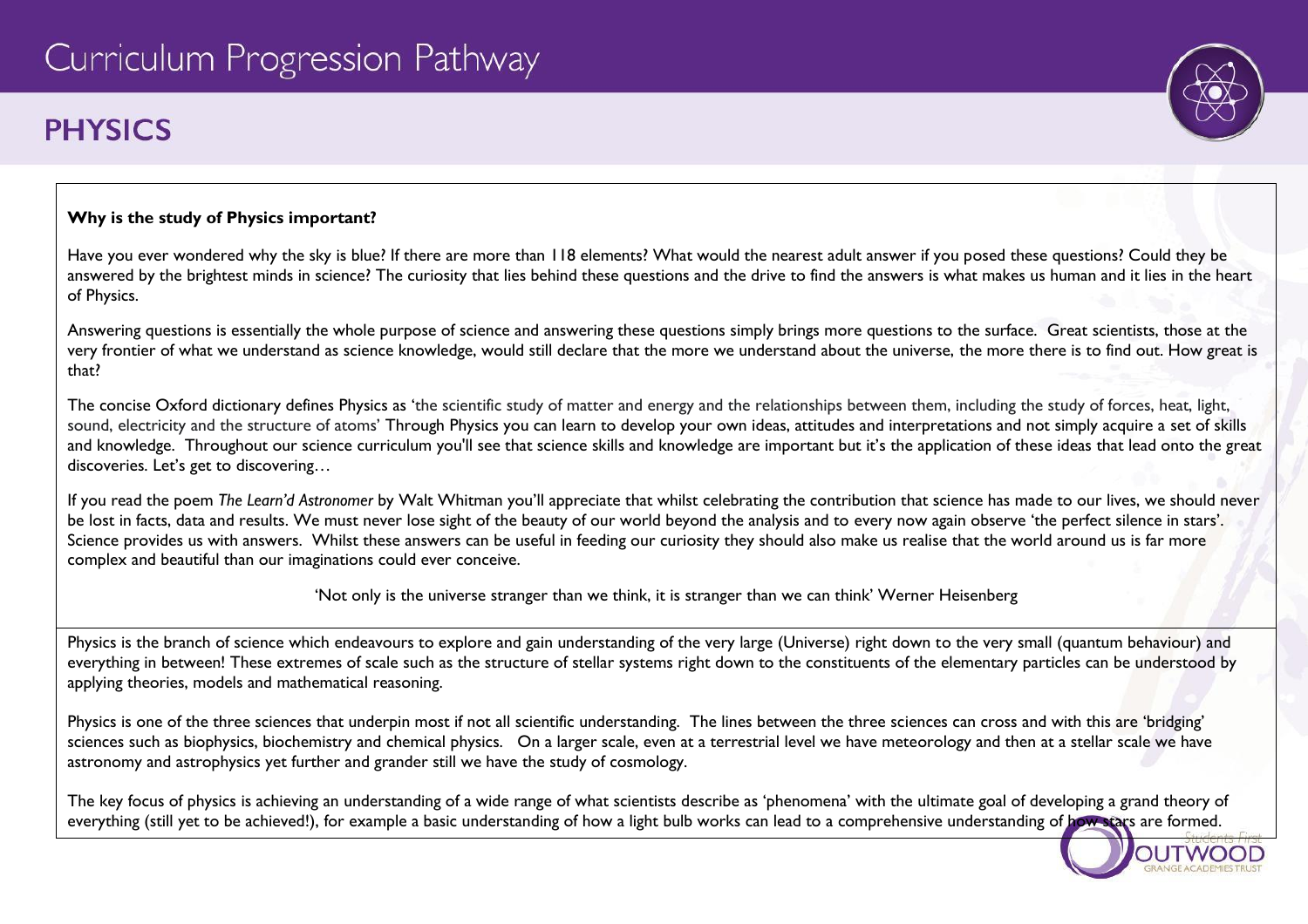In developing an understanding of this phenomena Physics has led to the discovery and production of materials, structures, processes and devices some of which can have productive ends, or some that can be catastrophically destructive. The contribution that physics has had has created our modern world such as communications, transport, electronic devices has been the backbone to industry and commerce.

Physics will be taught in a way to develop curiosity about the natural and modern world. The curriculum will develop insight into how science works and a full appreciation of its relevance to our everyday lives. The scope and nature of studying physics will be broad, practical and relevant. It is our vision to encourage students to be inspired, motivated and challenged by science and its contribution to society.

Across your study you will explore energy, space physics, electricity, atomic structure, forces and waves. You will develop an appreciation of how these topics are essentially interlinked. Lessons will provide a wide range of opportunities for practical experiments, demonstrations and modelling of complex theories that surround us in our everyday lives. Your Science classroom will be brimming with practical experiments where you will learn to formulate hypothesize, analyse data and write conclusions. You will engage with ideas such as the scientific process and how throughout history this process has led to some of the greatest scientific discoveries. Seems challenging you are going to love it! Physics will expand, and at times blow-your mind!

*Big Questions : How does the light bulb work? How does it switch on so fast? What can this tell us about elementary particles?*

*How can an understanding of magnets lead to a further understanding of how a motor works or how we link our home to power stations?*

*How can an understanding of atomic structure lead to some of the most advanced medical techniques whilst at the same time lead to catastrophic contamination and hazards?*

### **What skills will the study of Physics teach you?**

You are a citizen in this world and you need to know how the natural and modern world works. It will teach you to...

- Understand theories that explain phenomena
- Apply basic ideas and models that support understanding
- Evaluate models and theories
- Present theories in mathematical form
- Recall quantitative relationships
- Derive quantitative relationships between various measured quantities
- Explain how theories are borne out by experiment.
- Apply experimental procedure and understand that it is a measure of success of a theory
- Present, interpret and evaluate experimental data
- Apply mathematical skills to solve problems
- Develop a deeper understanding of everyday experiences including the natural world and modern devices.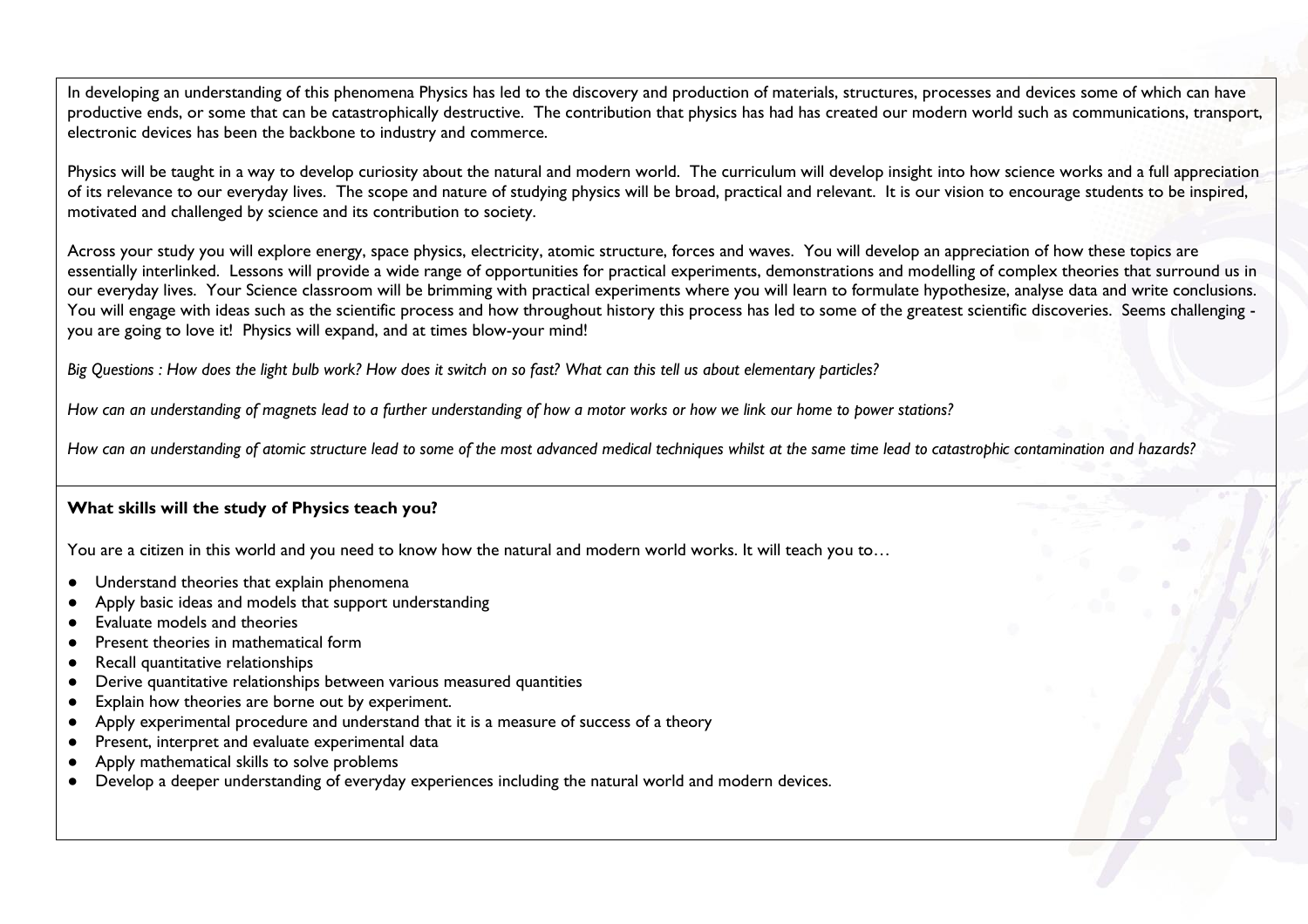#### **What will you know and understand from your study of Physics?**

- Develop scientific knowledge and conceptual understanding of physics
- Develop understanding of the nature, processes and method of physics
- Develop and learn to apply observational, practical, modelling, enquiry and problem-solving skills, both in the laboratory, in the field and in other learning environments.
- Develop their ability to evaluate claims based on physics through critical analysis of the methodology evidence and conclusions, both qualitatively and quantitatively.

### **How does your study of Physics support your study in other subjects?**

Physics touches on so many other subjects such as mathematics, applied mathematics, chemistry, biology, music, construction and design. You will learn methods of thinking and research that are widely applicable to other subject areas helping your thinking in all subjects. As a science Physics relies heavily upon evidence to test predictions and theories. Through developing mathematical techniques as well as applying reasoning your skills to present and justify information can be applied to most careers and further education.

Across the teaching of subjects, teachers will make reference to your learning in other areas such as mathematics, Biology and Chemistry and this will help you to develop your understanding. There are even opportunities to apply this learning in Y7 and 8 when interdisciplinary study days are organised to deepen your understanding across the curriculum such as when our STEM departments work together to solve a common problem.

#### **How can you deepen your understanding of Physics?**

Our Science department offers lots of great opportunities for you to really engage with this fabulous subject. Why not look out for the large range of enrichment clubs on offer, with a different theme each term for Years 7 & 8. We offer STEM events and activities that may include opportunities to visit local colleges and universities and visitors to the academy offering extra enrichments such as Robotics. There may be visits to science museums and events that celebrate great scientists and discoveries. We offer after school support sessions for all GCSE students to embed their learning and develop their scientific skills . Get involved!

#### **How are you assessed in Physics?**

Throughout the 5 year Science course, 3 years in key stage 3 and 2 in key stage 4, you are assessed using the following assessment objectives which ensure that you can cumulatively build your subject understanding in preparation for future GCSE and A Level study. There are half termly assessment points each year that we term Praising Stars©. For years 7 to 9 we base our assessment on our subject mapping of the age related expectations across the curriculum, assessing students' performance at their current stage of study against expectation, alongside traditional assessments that practice the skills needed later in the course. At GCSE we make informed predictions informed by our holistic assessment of their progress against the key assessment objectives and their aspirational GCSE targets. These are also the basis for any appropriate support and intervention.

### **Key Assessment Objectives**

AO1: Demonstrate knowledge and understanding of:

● Scientific ideas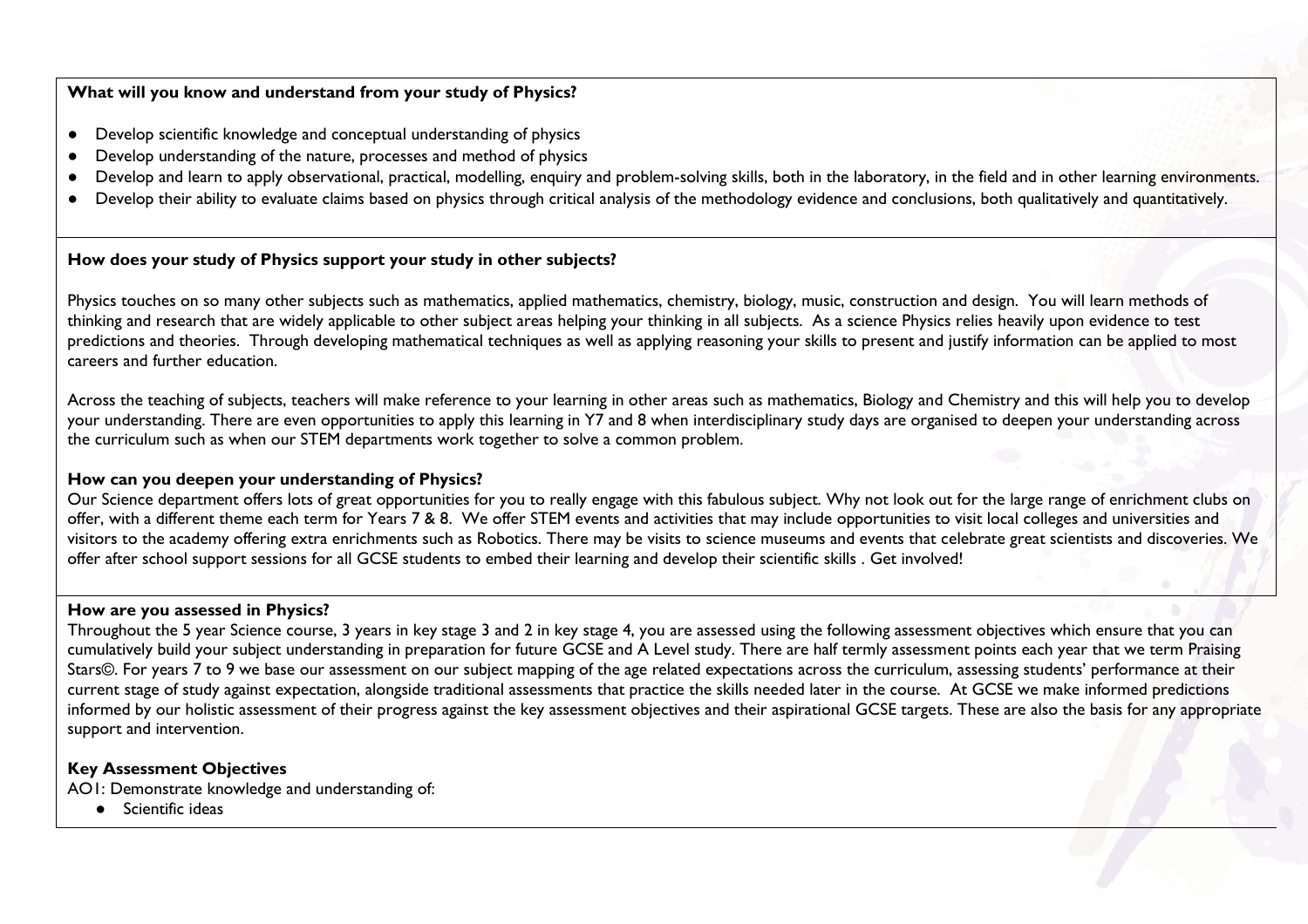- Scientific techniques
- Scientific procedures
- AO2: Apply knowledge and understanding of:
	- Scientific ideas
	- Scientific enquiry
	- Scientific techniques and procedures
- AO3: Analyse information and ideas to:
	- Interpret and evaluate
	- Make judgements and draw conclusions
	- Develop and improve experimental procedures.

## **How can Physics support your future?**

Physics is offered at most prestigious universities either as a single honours or a joint honours subject studied alongside other disciplines e.g. can name some courses. The very fact that you have been able to study Physics and your analytical thinking and mathematical reasoning will help your future application be they for colleges, universities, apprenticeships or employment.

Careers that the study of Physics supports include:

- Teaching!
- Medicine
- Engineering (electrical, software, medical, civil, mechanical)
- **•** Geophysics
- Scientific research and development
- Product design
- Aeronautical engineering
- Construction
- **Architecture**
- Civil or medical engineer,
- Astrophysics
- Astronomer